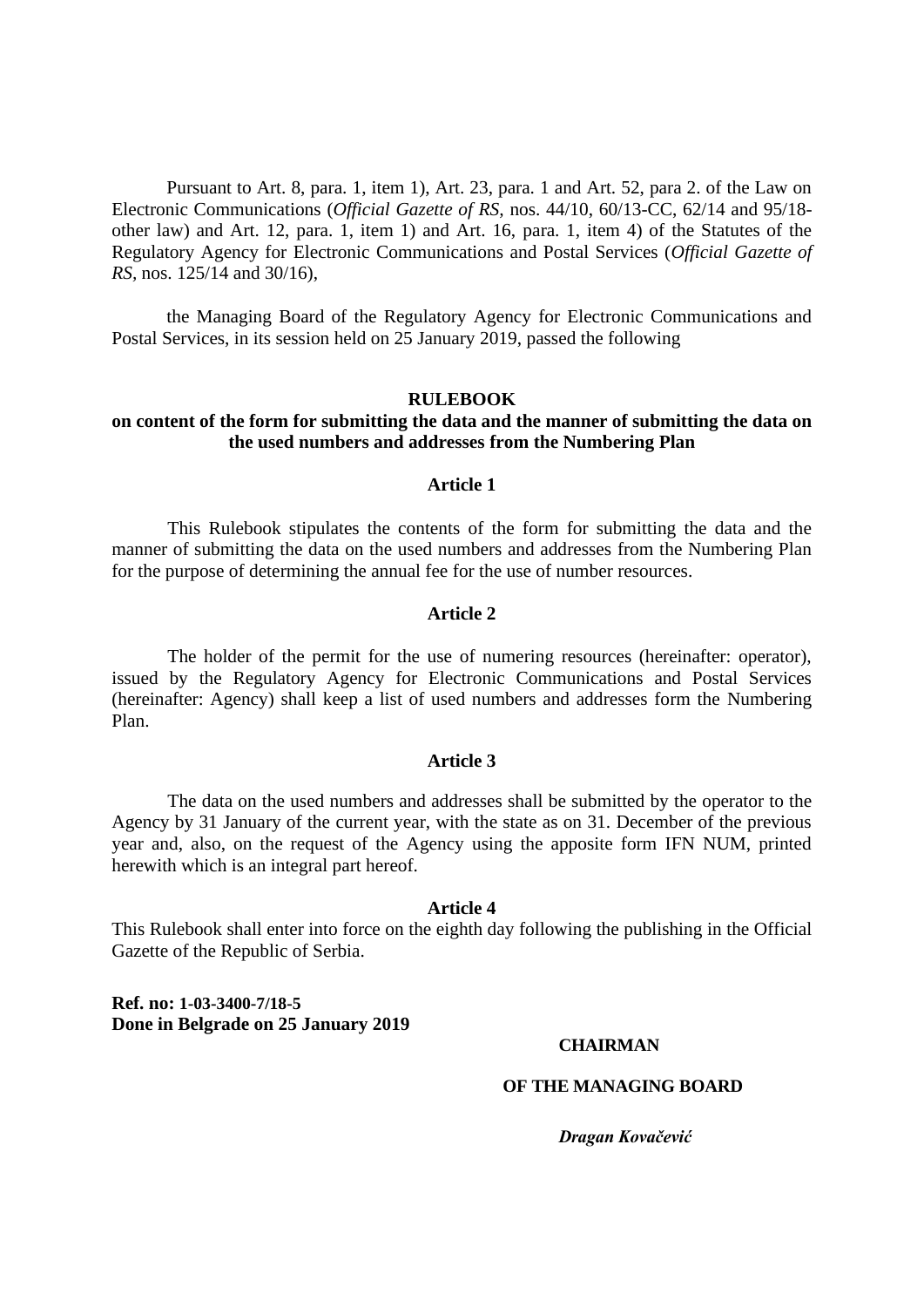IFN NUM Form (Revision \_\_\_\_\_) RATEL, No:

# **QUESTIONNAIRE ON DATA RELEVANT FOR DETERMINING THE AMOUNT OF ANNUAL FEE FOR THE USE OF NUMBERING**  FOR THE YEAR  $\overline{\phantom{a}}$

| <b>DATA ON THE OPERATOR</b>                                                 |  |  |  |  |  |
|-----------------------------------------------------------------------------|--|--|--|--|--|
| <b>Business name</b>                                                        |  |  |  |  |  |
| <b>Short business name</b>                                                  |  |  |  |  |  |
| <b>Head office municipality</b>                                             |  |  |  |  |  |
| Head office code and place                                                  |  |  |  |  |  |
| <b>Street and number</b>                                                    |  |  |  |  |  |
| <b>Head office PAK</b>                                                      |  |  |  |  |  |
| <b>Municipality of the mail</b><br>receiving address                        |  |  |  |  |  |
| <b>Mail receiving address</b><br>street and number                          |  |  |  |  |  |
| <b>Mail receiving address</b><br>street and numbercode and<br>place         |  |  |  |  |  |
| <b>Mail receiving address PAK</b>                                           |  |  |  |  |  |
| <b>CRN</b>                                                                  |  |  |  |  |  |
| <b>TIN</b>                                                                  |  |  |  |  |  |
| <b>Phone</b>                                                                |  |  |  |  |  |
| Fax                                                                         |  |  |  |  |  |
| E-mail                                                                      |  |  |  |  |  |
| website                                                                     |  |  |  |  |  |
| <b>Owner/authorized person</b><br>(name and surname,<br>personal ID number) |  |  |  |  |  |
| <b>Contact person</b><br>(name and surname)                                 |  |  |  |  |  |
| <b>Contact person's phone</b><br>number                                     |  |  |  |  |  |
| Contact person's e-mail<br>address                                          |  |  |  |  |  |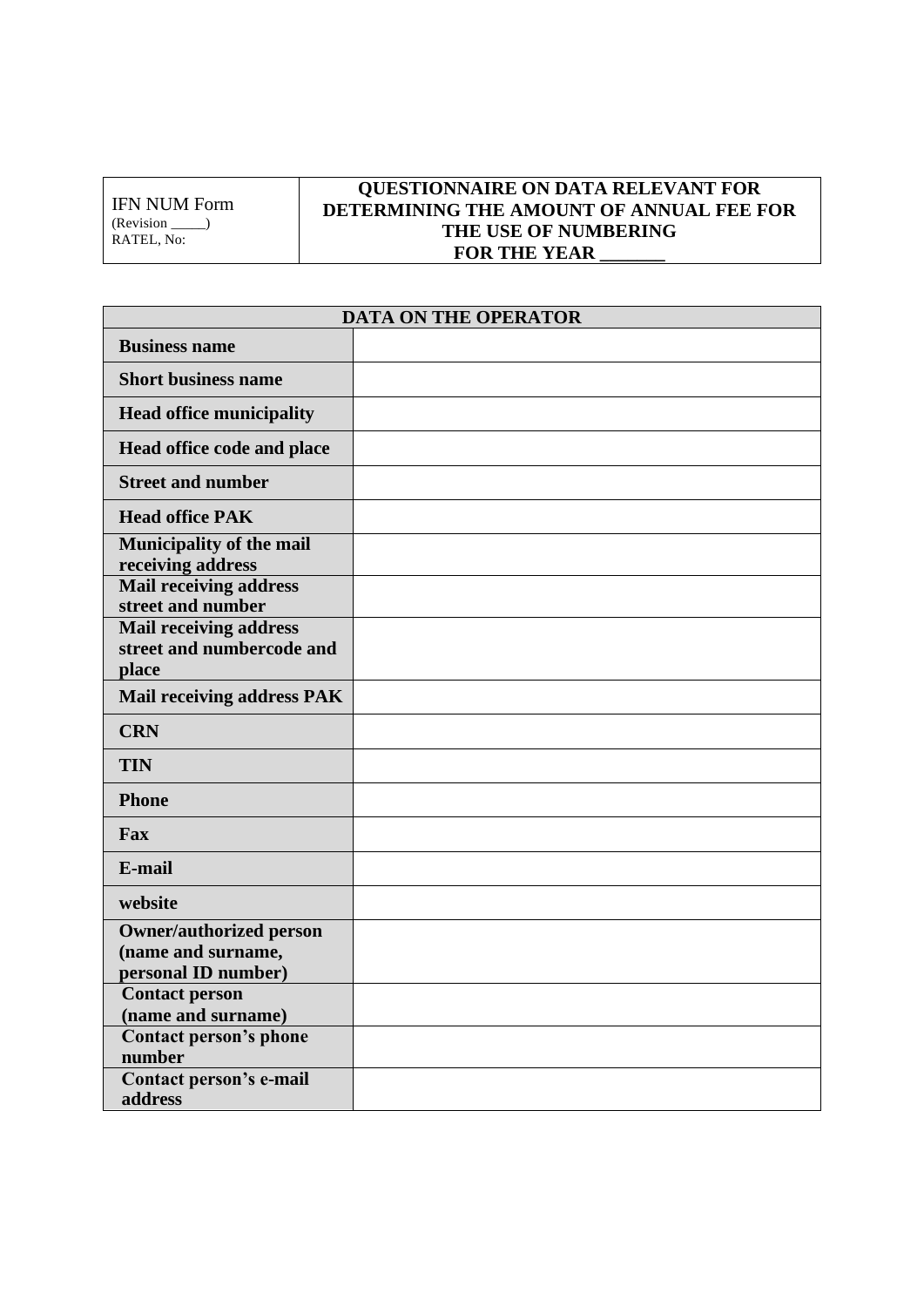| Ord.<br>no.    | <b>Types of assigned numbers</b>                                                                                                         | Size of the<br>assigned block | <b>Assigned</b><br>numbers<br>(total) | <b>Used numbers</b><br>(total) |
|----------------|------------------------------------------------------------------------------------------------------------------------------------------|-------------------------------|---------------------------------------|--------------------------------|
| $\overline{1}$ | $\overline{2}$                                                                                                                           | $\overline{\mathbf{3}}$       | $\overline{\mathbf{4}}$               | 5                              |
| 1.             | Numbers in the public fixed communications<br>network (geographic numeration) according to<br>Annex 15. items 1) and 2) of the $Law^*$ ) |                               |                                       |                                |
| 2.             | Numbers in the public fixed communications<br>network (geographic numeration) according to<br>Annex 15. item 3) of the Law*)             |                               |                                       |                                |
| 3.             | Numers for other non-geographic services<br>(codes "78" and "9") according to Annex 15.<br>item 4) of the Law*)                          | 10                            |                                       |                                |
| 4.             | Numers for other non-geographic services<br>(codes "78" and "9") according to Annex 15.<br>item 4) of the Law*)                          | 100                           |                                       |                                |
| 5.             | Numers for other non-geographic services<br>(codes "78" and "9") according to Annex 15.<br>item 4) of the Law*)                          | 1.000                         |                                       |                                |
| 6.             | Numers for other non-geographic services<br>(codes "78" and "9") according to Annex 15.<br>item 4) of the Law*)                          | 10.000                        |                                       |                                |
| 7.             | Numers for other non-geographic services<br>(codes "72" and "76") according to Annex 15.<br>items 5) and 6) of the Law*)                 |                               |                                       |                                |
| 8.             | Numers for other non-geographic services<br>(codes "70" and "8") according to Annex 15.<br>item 7) of the Law*)                          | 10                            |                                       |                                |
| 9.             | Numers for other non-geographic services<br>(codes "70" and "8") according to Annex 15.<br>item 7) of the Law*)                          | 100                           |                                       |                                |
| 10.            | Numers for other non-geographic services<br>(codes "70" and "8") according to Annex 15.<br>item 7) of the Law*)                          | 1.000                         |                                       |                                |
| 11.            | Numers for other non-geographic services<br>(codes "70" and "8") according to Annex 15.<br>item 7) of the Law*)                          | 10.000                        |                                       |                                |
| 12.            | Short codes for services of public interest -<br>three-digit, according to Annex 15. item 8) of<br>the Law*)                             |                               |                                       |                                |
| 13.            | Short codes for services of public interest -<br>four-digit, according to Annex 15. item 8) of<br>the Law*)                              |                               |                                       |                                |
| 14.            | Short codes for services of public interest -<br>five-digit, according to Annex 15. item 8) of<br>the Law*)                              |                               |                                       |                                |
| 15.            | Short codes for commercial services<br>according to Annex 15. item 9) of the Law*)                                                       |                               |                                       |                                |
| 16.            | Short codes for carrier selection services<br>according to Annex 15. item 10) of the Law*)                                               |                               |                                       |                                |
| 17.            | International signalling point code                                                                                                      |                               |                                       |                                |